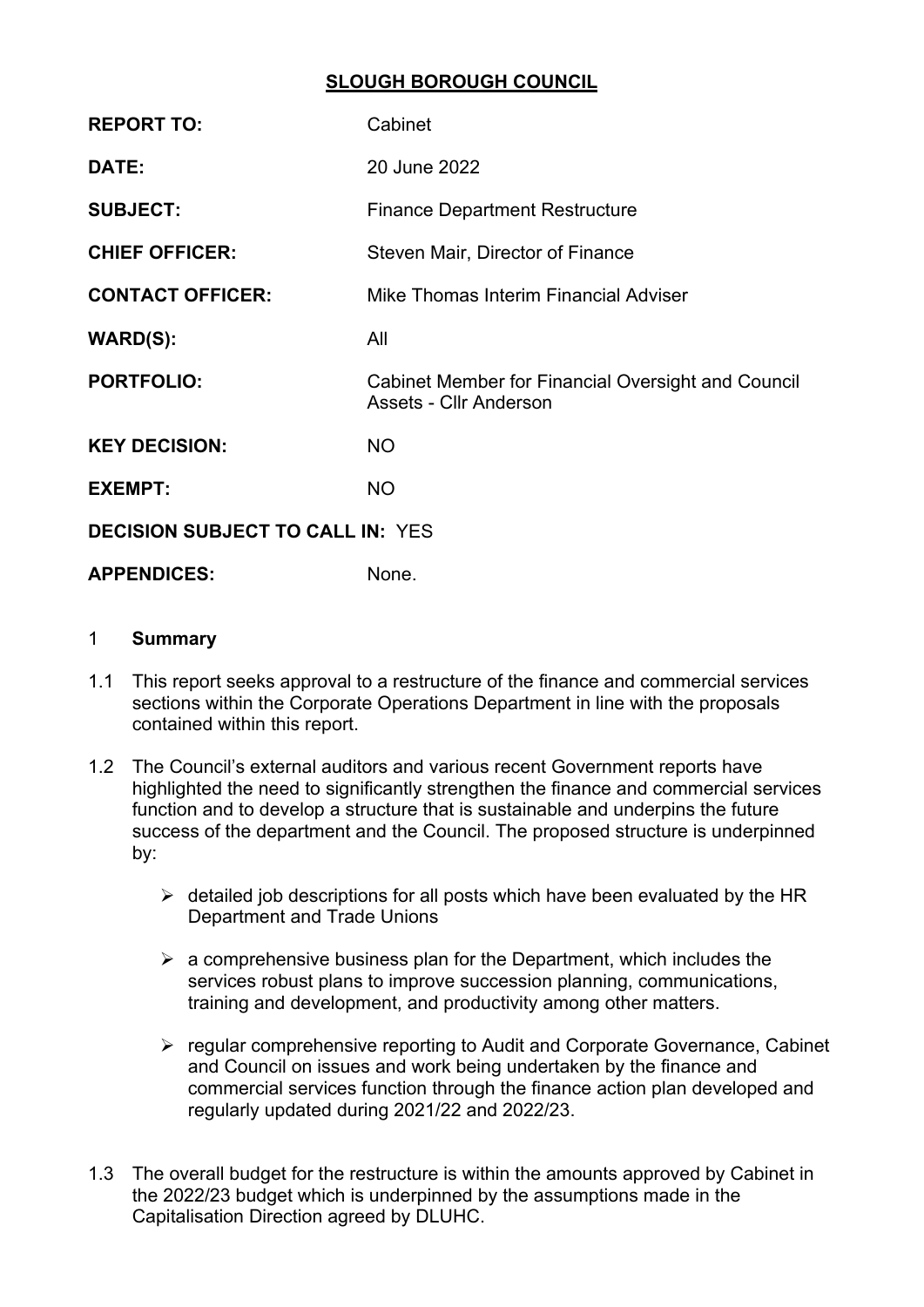# **2 Recommendations:**

- 2.1 Cabinet is recommended to:
	- a. approve the restructure of services to consolidate them into a wider finance directorate, including the core operational finance teams (financial management and strategic and corporate finance), transactional finance teams (accounts payable and accounts receivable excluding revenues and benefits), a strengthened commercial services team and a new team that brings together financial governance, risk, insurance, internal audit and counter fraud and investigations and involving the following specific changes:
		- i. Increased internal capacity in the commercial services team to replace services provided by an external contractor;
		- ii. Increased internal capacity in the team covering internal audit to replace services provided by an external contractor;
		- iii. The transfer of the counter fraud and investigations team into a wider financial governance team;
		- iv. The transfer of the revenues, benefits and charges team into the finance department.

### **Reason:**

- 2.3 Various recent reports have highlighted the need to significantly improve capacity and capability within the finance department including the revenues and benefits service, most notably:
- 2.4 The external auditors included a section 24 recommendation in their report in 2021 that highlights the need to significantly invest in financial capacity.
- 2.5 CIPFA recommended
	- 'the organisation makes further provision to enhance the capacity within the finance team including exploring other delivery avenues, such as the use of shared services.'
	- The S151 officer immediately commences the appointment process for a permanent Deputy S151 Officer.'
	- The Council seek to re-negotiate the contractual terms for the S151 officer and his team to extend the notice period they are required to give prior to departure.

The recommendations enable the s.151 officer to meet his statutory responsibilities.

2.6 The department is currently operating with significant numbers of interim staff at the senior level. This is expensive and needs to be replaced by permanent staff in order to reduce cost and drive a sustainable future for the department.

#### **Commissioner review**

*"Commissioners are content with the proposed structure and recommend that the payroll function is moved to operate under finance transactional services."*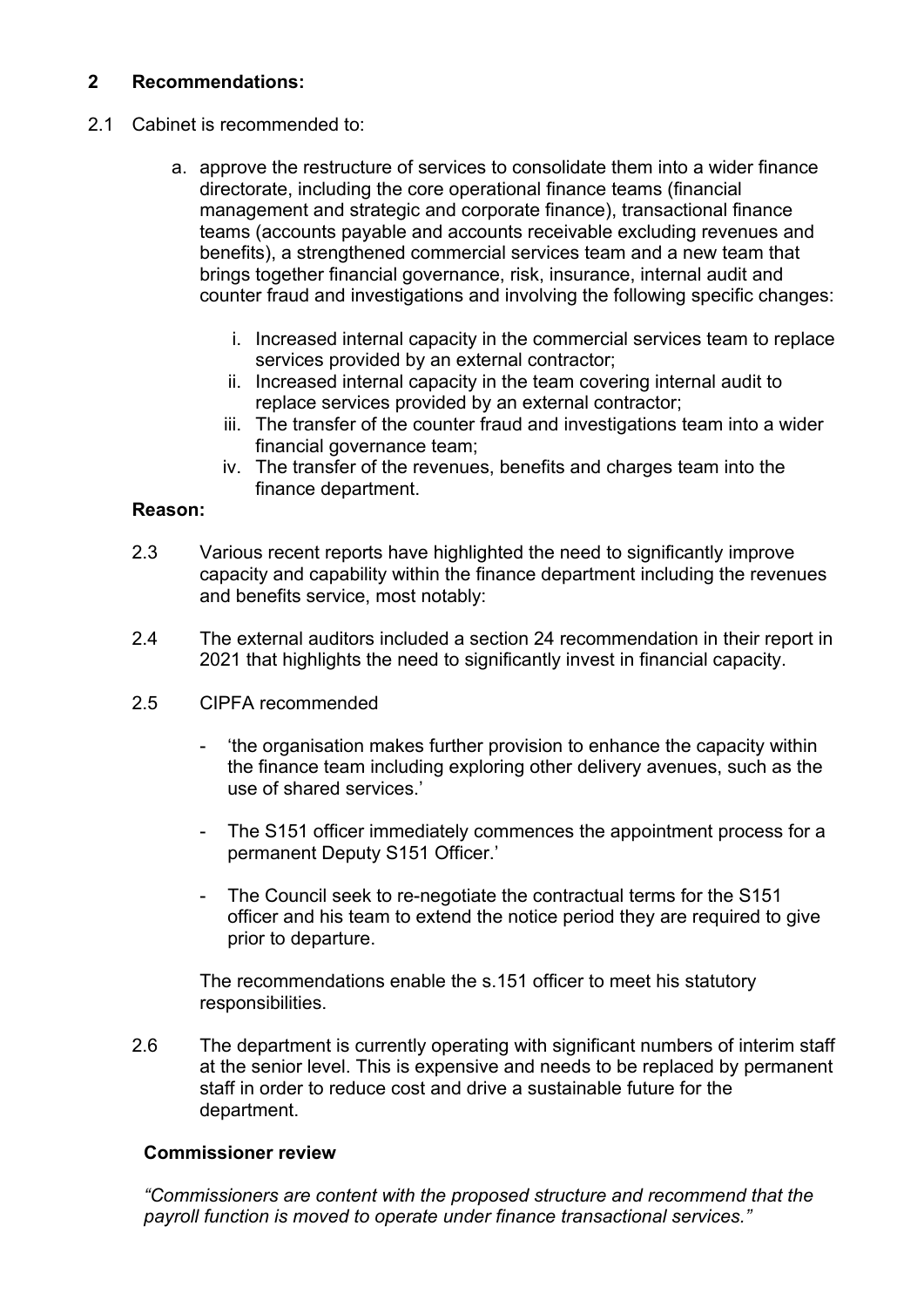# **3 Report**

# **Introduction**

- 3.1 The DLUHC governance report, the CIPFA review and the Section 24 recommendations from the Council's External Auditors highlighted the need to enhance the capacity and capability within the finance department. Following the 'Our Futures' review a substantial number of finance staff left the department and have yet to be replaced. The Department currently has an Interim Director of Finance and a management team that is made up of interim consultants barring one permanent member of staff, the Group Manager Commercial. At the managerial level almost all staff are interim consultants and there are substantial numbers of staff at lower levels who are also interims. Approximately 50 per cent of staff within the department are permanent employees of Slough BC. There is a significant risk for the Council should it not move to resolve the current position.
- 3.2 As part of the development of the High-Level Functional Capacity and Capability assessment and the Finance Action Plan a revised structure has been developed to ensure the future sustainability of the function and to enable recruitment and development of the financial expertise required to move the Council forward. The costs of moving to this new structure and the transitional costs during 2022/23 have been included in the departmental budget and as part of the Capitalisation Direction agreed with DLUHC.
- 3.3 The proposed structure includes 2 Deputy Director posts covering financial management, and strategic and corporate finance to replace the Associate Director – Finance and Commercial. The latter postholder will also be the Deputy s151 officer – a recommendation made by CIPFA. Heads of commercial services and a post managing financial governance, internal audit, risk, insurance and counter fraud will report into these Deputy Directors. A head of transactional services will report into the s.151 officer on an interim basis until a further planned restructure is undertaken for the revenues and benefits service. The structure recognises the need to respond positively to the significant number of recommendations made with respect to the weaknesses identified in commercial services, governance, financial management, risk management and internal audit. A separate report has been presented to the Employment and Appeals Committee to recommend to full council approval of the two new deputy chief officers at a remuneration of potentially over £100,000.
- 3.4 A high-level benchmarking exercise has been undertaken and identified the number of filled posts within the Finance department was significantly lower than the approved structure. The proposals indicate a full structure of 67 is needed excluding commercial, audit, fraud and procurement ie including financial management, strategic and corporate finance and accounts payable and recoverable. Comparator authorities for like services are showing around 54 fte's although it is known that the two authorities able to be identified for comparison are also considered to be operating at a minimum level of service. Members should note that the increase in more senior posts is part of the overall plan to bring greater leadership, direction and capability to the function and the organisation during a period of stabilisation for the function in the next three to four years. It is envisaged that once the function has stabilised there will be a need to review the structure again post 2025/26.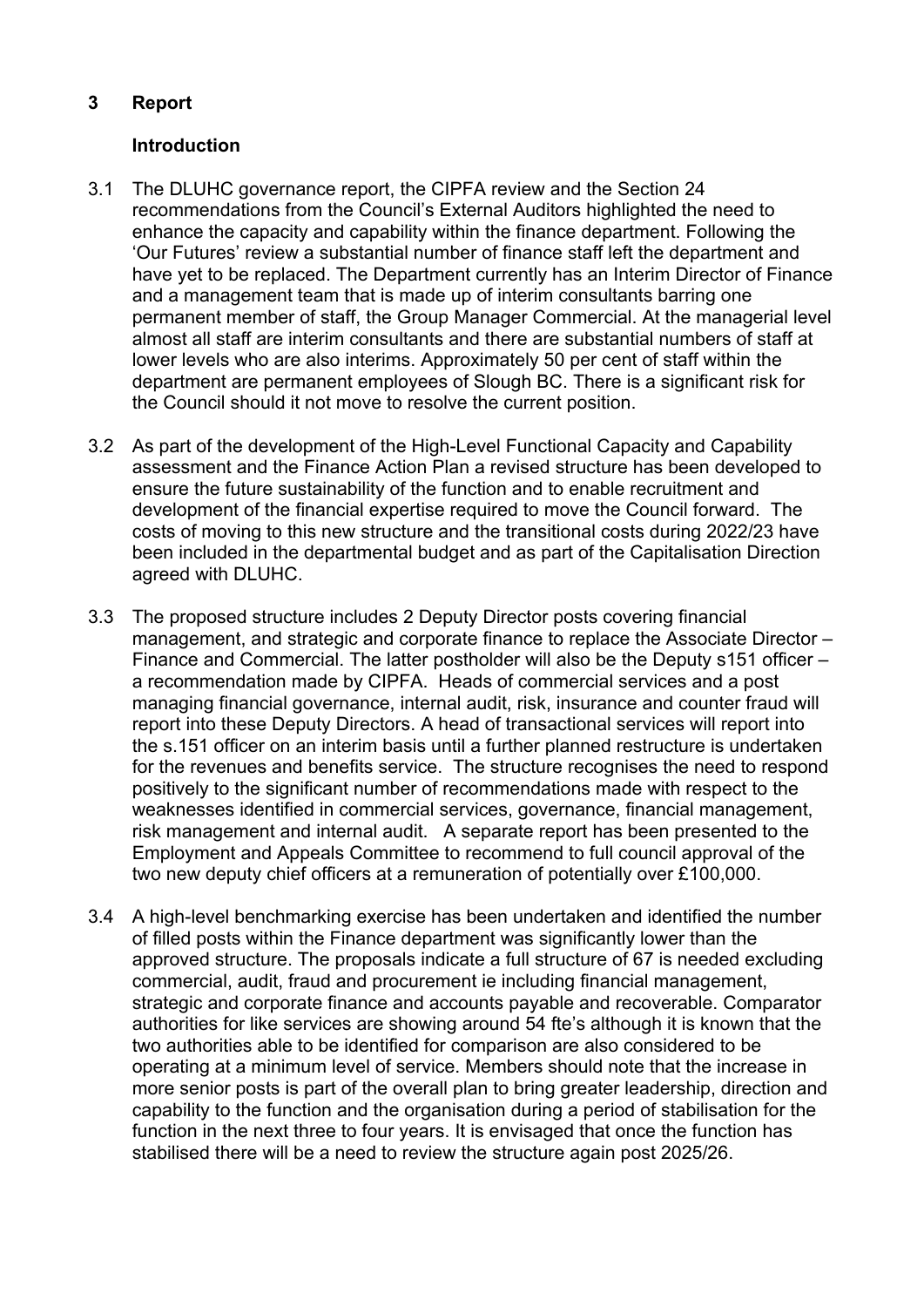Table 1 shows the new structure compared to the old, and, Table 2 shows the comparison of the numbers in the core finance function with two other authorities of a similar size. The number of staff in internal audit, commercial and counter fraud are similar to comparator authorities.

| Table 1: Comparison of Old and New Structure |  |  |  |
|----------------------------------------------|--|--|--|
|----------------------------------------------|--|--|--|

| <b>Slough Old</b><br><b>Job title</b> | <b>Slough</b><br><b>Old Total</b><br><u>In</u><br><b>structure</b> | <b>Slough New</b><br><b>Job Title</b>                                     | <b>New</b><br><b>Finance</b><br>and<br><b>AP/AR</b> | 1A,<br>Comm,<br>CF<br><b>Risk</b> | <b>Slough</b><br><b>New</b><br><b>All</b> |
|---------------------------------------|--------------------------------------------------------------------|---------------------------------------------------------------------------|-----------------------------------------------------|-----------------------------------|-------------------------------------------|
| <b>Director Level</b><br>16           | $\overline{1}$                                                     | <b>Executive Director</b><br>Finance and<br><b>Commercial Level</b><br>16 | $\overline{1}$                                      | $\overline{0}$                    | $\overline{1}$                            |
| Asst. Director<br>Level 12            | $\mathbf{1}$                                                       | <b>Deputy Director</b><br>(Dep s151) Level<br>13/14                       | $\overline{2}$                                      | $\overline{0}$                    | $\overline{2}$                            |
| <b>Group Mgr</b><br>Level 10          | $\overline{4}$                                                     | <b>Strategic Finance</b><br>Manager, Level<br>11/12                       | 9                                                   | $\overline{2}$                    | 11                                        |
| Level 9                               | 6                                                                  | <b>Finance Manager</b><br>Level 9                                         | 21                                                  | $\overline{2}$                    | 23                                        |
| Level 8                               | 14                                                                 | Specialist Level 8                                                        | $\Omega$                                            | 8                                 | 8                                         |
| Level 7                               | 16                                                                 | <b>Financial Acct Level</b><br>$\overline{7}$                             | 12                                                  | $\overline{4}$                    | 16                                        |
| Level 6                               | $\overline{7}$                                                     | <b>Finance Officer</b><br>Level 6                                         | 6                                                   | 5                                 | 11                                        |
| Level 5                               | 10                                                                 | <b>Finance Assistant</b><br>Level 5                                       | 13                                                  | $\overline{2}$                    | 15                                        |
| Level 4                               | $\overline{2}$                                                     | <b>Graduate Trainees</b><br>Level 4/5                                     | 3                                                   | $\overline{0}$                    | 3                                         |
| <b>Total</b>                          | 61                                                                 | <b>Total</b>                                                              | 67                                                  | 23                                | 90                                        |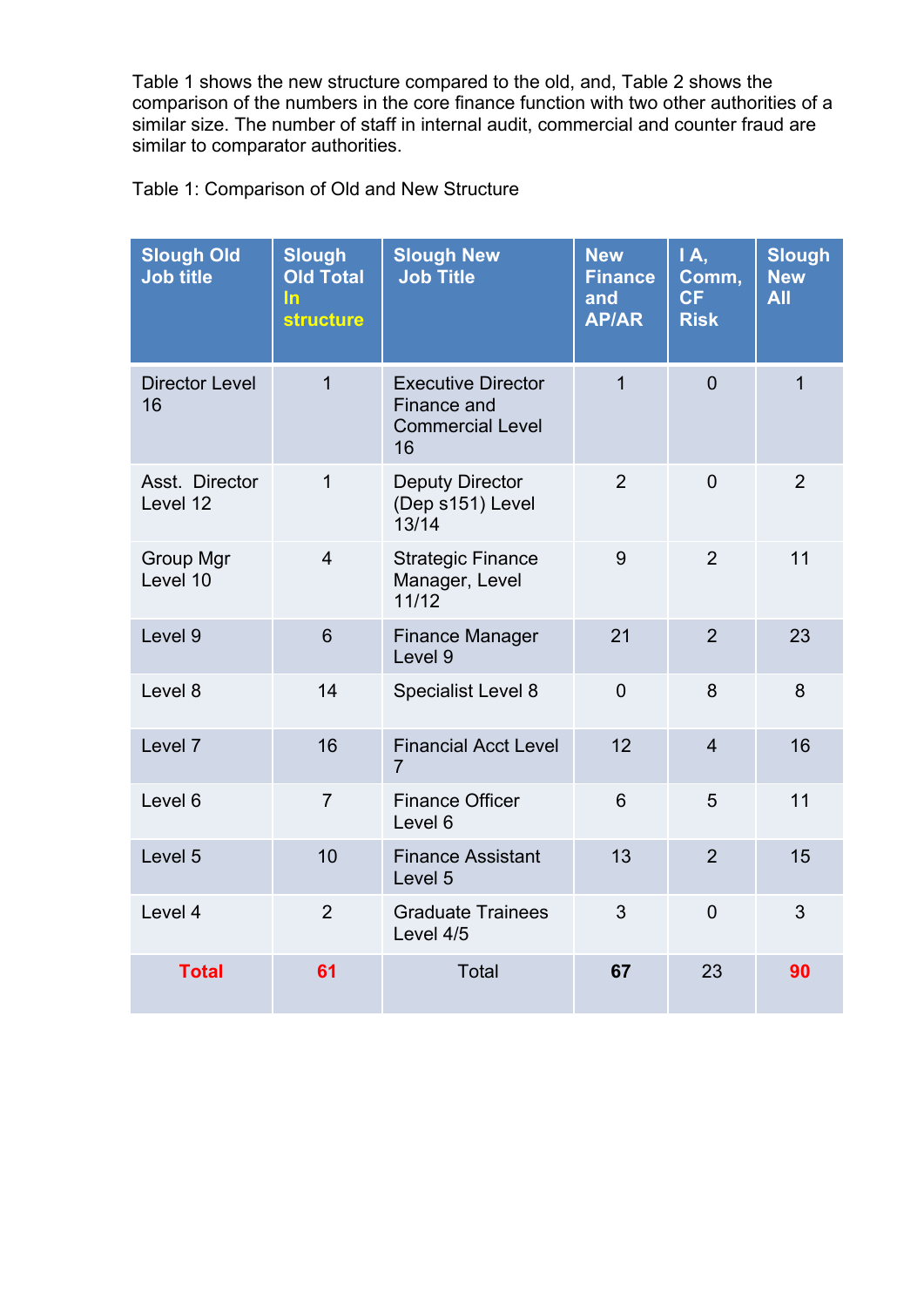| <b>Job Title</b>                 | <b>Slough New</b> | <b>Council A</b> | <b>Council B</b> |
|----------------------------------|-------------------|------------------|------------------|
| Director                         | 1                 | 1                |                  |
| <b>Deputy Director</b>           | 2                 |                  |                  |
| <b>Strategic Finance Manager</b> | 9                 | $\overline{2}$   | 3                |
| <b>Finance Manager</b>           | 21                | 24               | 9                |
| <b>Financial Accountant</b>      | 12                | 13               | 7                |
| <b>Finance Officer</b>           | 6                 | 13               | 15               |
| <b>Finance Assistant</b>         | 13                | <b>INCLABOVE</b> | 3                |
| <b>Graduate Trainees</b>         | 3                 | $\Omega$         | $\mathcal{P}$    |
| <b>TOTAL</b>                     | 67                | 54               | 42*              |

# Table 2: Comparison with Councils of a similar size

\* DOESN'T INCLUDES AP and AR average 12 or IA and Counter Fraud

# **Business Planning**

The restructure proposals are part of a much broader Departmental Business Plan. The business plan sets out the services vision and objectives at Slough BC and the ambition to be recognised as one of the best finance functions in local government where the staff to feel proud to work for the function. Our ambitions are to:

- ensure financial plans enable Long Term Financial Sustainability
- deliver value for money for the taxpayers of Slough
- ensure the financial implications of decisions are understood
- operate an efficient and effectively customer focussed department
- improve capacity, capability and culture to enable future success
- embed strong Financial Governance and risk management
- 3.5 The business plan is supported by a number of key policy statements including a departmental approach to communications, succession planning, training and development, rotation and productivity. Details of the high-level plans in each of these areas are shown below.

# Communications

- 3.6 It is recognised that in the current challenging times it is more important than ever that the Department has an internal communications plan. The on-going changes and uncertainty due to the current financial situation have highlighted the need to maintain a constant dialogue with our people and customers. The departmental communications plan has been developed to ensure that the service is:
	- utilising the most effective communications channels to deliver key messages
	- ensuring key messages are being effectively disseminated to the appropriate individuals and stakeholders
	- meeting the business plan objective to place staff engagement at the heart of what the service does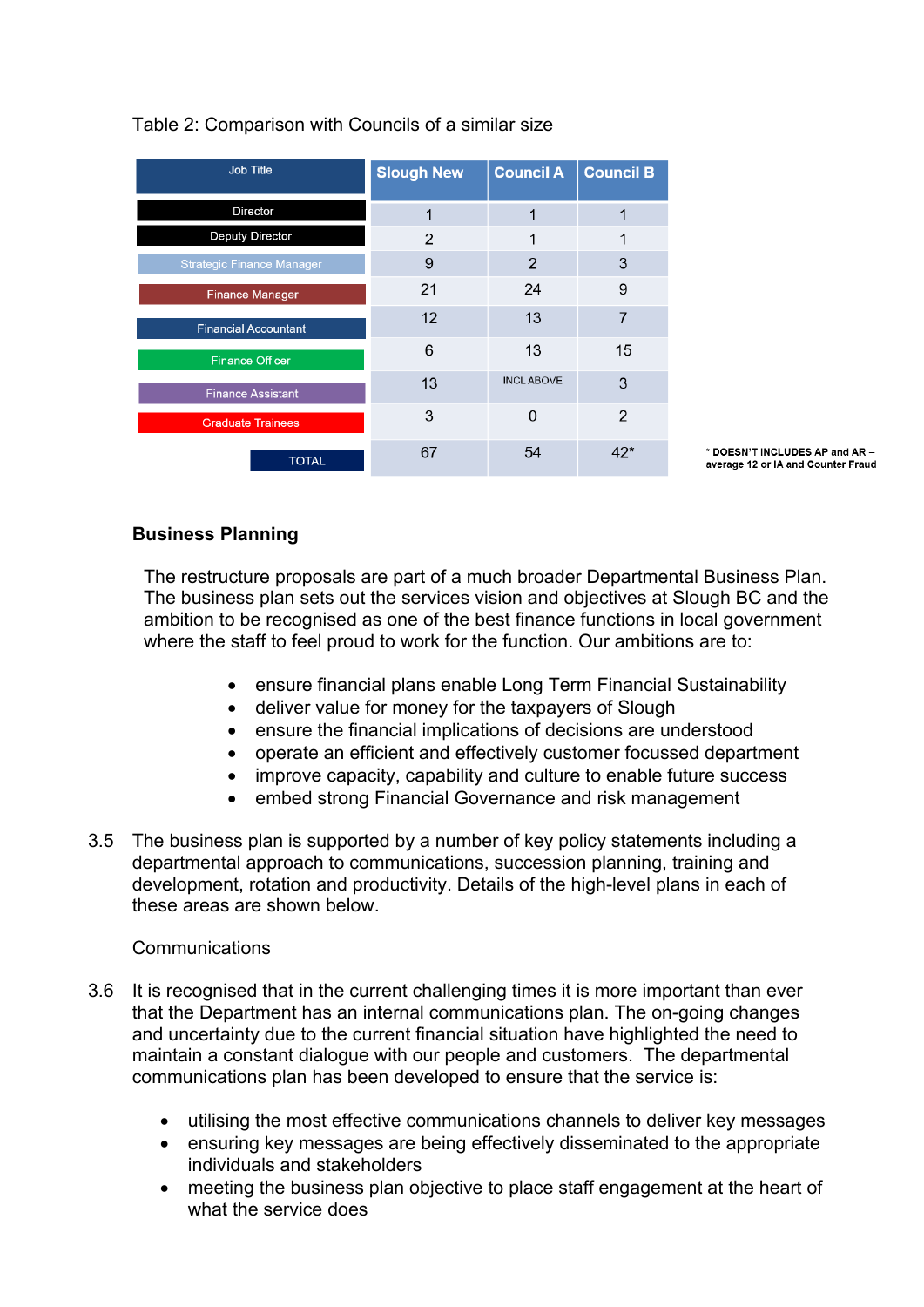developing a consistency in the way in which it communicates both within and outside the department

This plan will fit with the overall corporate communications strategy once this is developed.

**Productivity** 

- 3.7 Slough BC like all local authorities has been bearing the brunt of continued fiscal austerity measures for a number of years. In the face of these challenges, the Finance and Commercial Services Leadership Team (FCLT) continues to seek out new, more effective and innovative ways of working to improve operational efficiency and generate cost savings. Productivity improvements are aimed at improving the efficiency of the finance team's labour pool thereby increasing the overall value added to the Council.
- 3.8 Productivity improvements will be defined as a means to increase the value added to the Council by the finance team whilst measurement seeks to establish the potential for improvement and make people accountable for the state of productivity. The productivity plan paper sets out how productivity will be considered holistically as a means to add value rather than myopically as a set of KPIs.

### **Achievements to date and challenges ahead**

- 3.9 In 2021 the team underwent great change including significant turnover of experienced staff following the restructure. The aim is to re-build the team on a stronger and more sustainable base. Despite the challenges there were some significant achievements during 2021/22 as shown below:
	- overhauling the final accounts process implementing new ways of working which should not only expedite the audit process but also support the production of more accurate accounts in future
	- improving budget setting and delivering the capitalisation direction
	- implementing processes for seeking options for financial savings by transforming, stopping, deferring or reducing services
	- developing financial business partnering
	- improvements to financial accounting and control
	- reviewing Interests in companies
	- developing an asset disposal programme
	- bringing internal audit in-house
	- stabilising the Insurance function
	- improving revenues and benefits Services
	- implementing a business case review process

The current finance and commercial teams have achieved a massive amount during 2021/22. It has been very much a year of discovery and reaction to put the department and the finances of the Council on a sustainable footing for the future. The scale of what has been achieved reflects the dedication and hard work of many staff and interim colleagues during the year. Whilst achievements to date have been significant, it is known that the delivery of the future will be even more challenging and the business plan and related service plans set out these challenges for 2022/23 and beyond in a more proactive and balanced manner.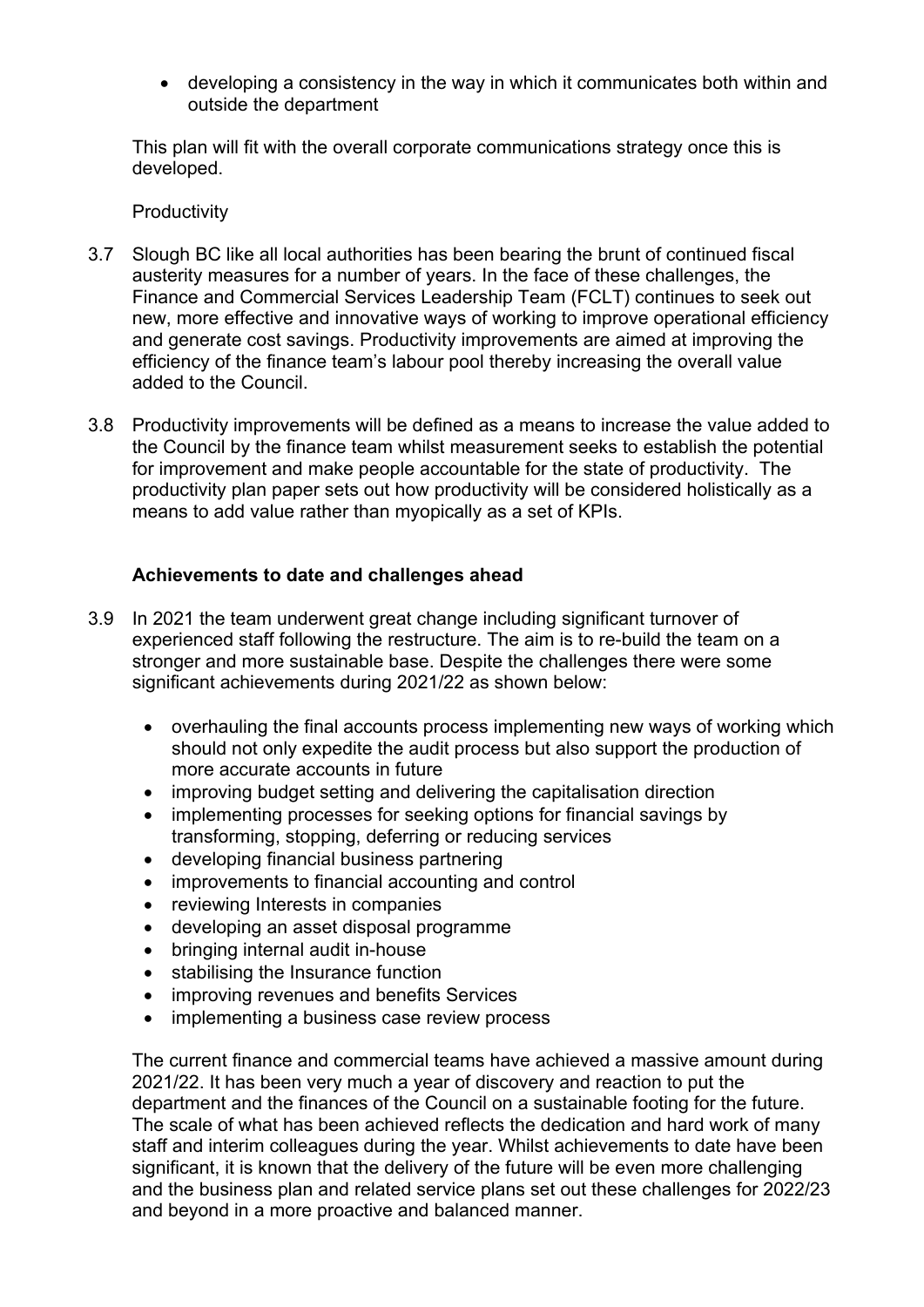# **Restructure Project Planning**

3.10 A detailed project and communications plan has been developed to implement the restructure proposals. Support has been sought from the HR department and any additional specialist requirements will be sought from the marketplace, for example, support for assessment centres which will be used to draw up a baseline for existing matched staff and to test external applicants before appointment and external recruitment campaigns.

# **Deliverables**

- 3.11 Delivery of a revised structure for the finance and commercial services department that will sustain the function for the future. It will allow the Council to address now and avoid weaknesses in the future in the functions of:
	- statements of accounts and year-end close
	- budget setting and delivery
	- medium term financial planning and strategy development
	- investments in companies
	- internal audit and procurement
	- financial systems
	- development of a sustainable finance team
	- Dedicated Schools Grant
	- insurance
	- business planning
	- PFI review
	- revenues and benefits
	- risk management and assessment
	- corporate governance including financial governance
	- Treasury management
	- capital accounting and investment appraisal
	- cash flow forecasting
	- asset management and disposal

#### **Timeline**

3.12 The restructure is projected to be in place by late Autumn 2022 to enable a smooth transition from the current structure to a more sustainable position. The proposed timeline is challenging but achievable as shown in Table 2 below:

Table 2: Timeline

| <b>ACTIVITY</b>                                              | <b>DATE</b>         |
|--------------------------------------------------------------|---------------------|
| Proposals issued to Trade Unions                             | May 2022            |
| Briefing for affected staff                                  | 9 June 2022         |
| Proposals reported to Cabinet for approval to consult        | 20 June 2022        |
| Consultation Starts on 28 June 2022 - Ends 27 July<br>  2022 |                     |
| One to ones - affected staff with Line Manager               | $29$ June $-8$ July |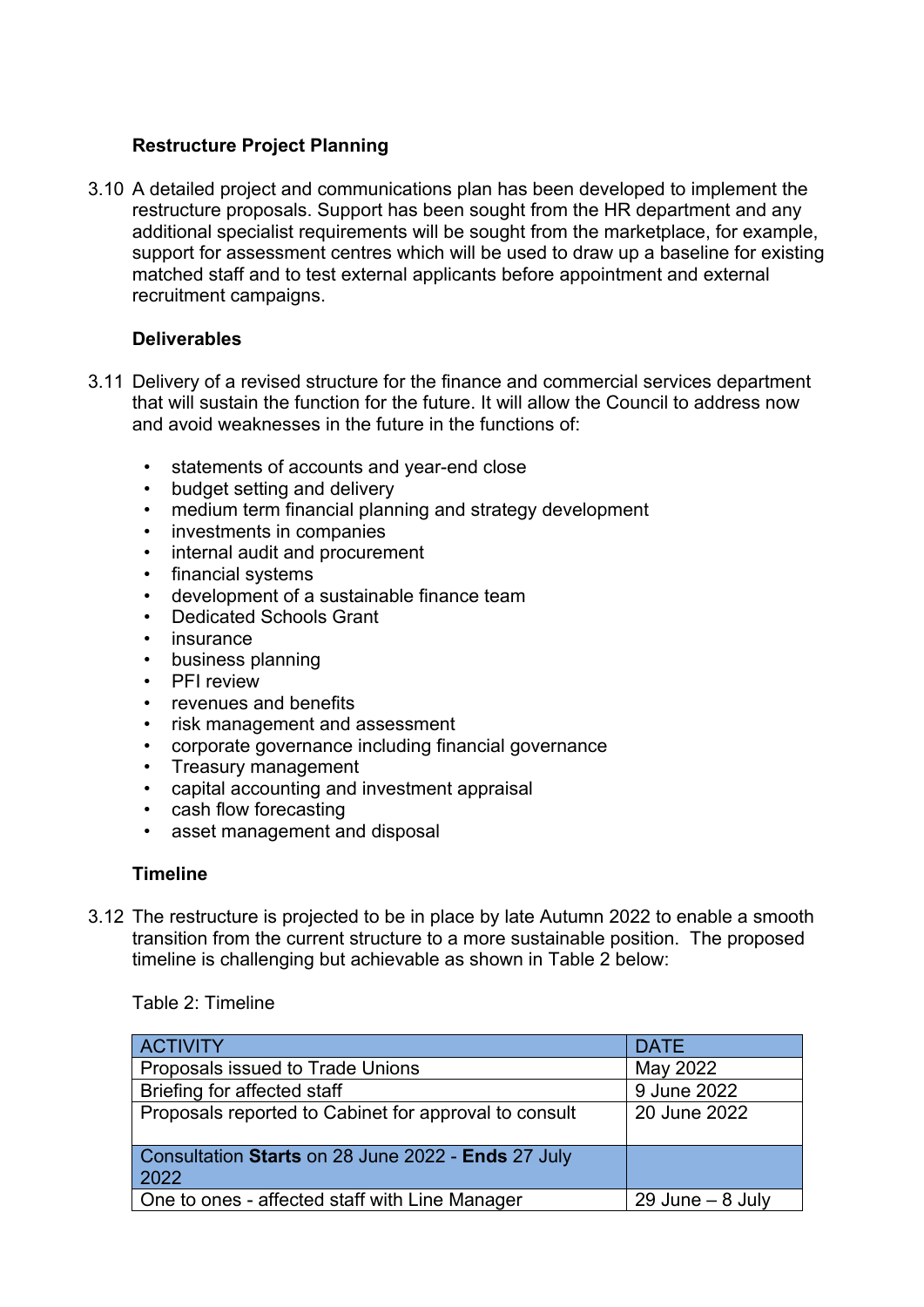| End of formal consultation period and any formal       | 27 July 2022    |
|--------------------------------------------------------|-----------------|
| responses to have been submitted to                    |                 |
| Mike.Thomas@slough.gov.uk                              |                 |
| Formal response to comments made during Consultation   | 1 August 2022   |
| Process and final proposals and structure confirmed in |                 |
| report from Director of Finance                        |                 |
| Implementation of the outcomes of the consultation     | 8 August 2022   |
| Internal recruitment process begins                    | 8 August 2022   |
| Internal Recruitment process ends                      | 31 August 2022  |
| Internal and External advertising                      | $5$ Sept $-30$  |
|                                                        | September       |
| Applications reviewed, assessed and invitations for    | 3-7 October     |
| interview sent                                         |                 |
|                                                        |                 |
| Offers made                                            | 4 November 2022 |
| <b>Interviews and Assessments</b>                      | 17-21 October   |
|                                                        | 2022            |
| External Candidates notified of outcome                | 26 October 2022 |
|                                                        |                 |
| Offers made                                            | 4 November      |
|                                                        |                 |

# **4. Implications of the Recommendation**

- 4.1 Financial implications
- 4..1.1 The budget for the Finance department (excluding Revenues & Benefits) is scheduled to be £7.002m in 2022/23, inclusive of the amounts set out in the capitalisation direction. The forecast projected expenditure is containable within this figure, including the cost of contractors covering currently vacant positions and fulfilling advisory functions helping to transform the service as well as to bring the backlog of financial statements up to date. This will also enable the function to transition to a permanent structure by the end of the year.
- 4.1.2 In 2023/24, the budget is scheduled to drop by £1.6m as one-off capitalisation direction monies are removed and the complete permanent staffing structure is due to be in place. The budget of £5.402m in 2023/24 caters for the new structure in full.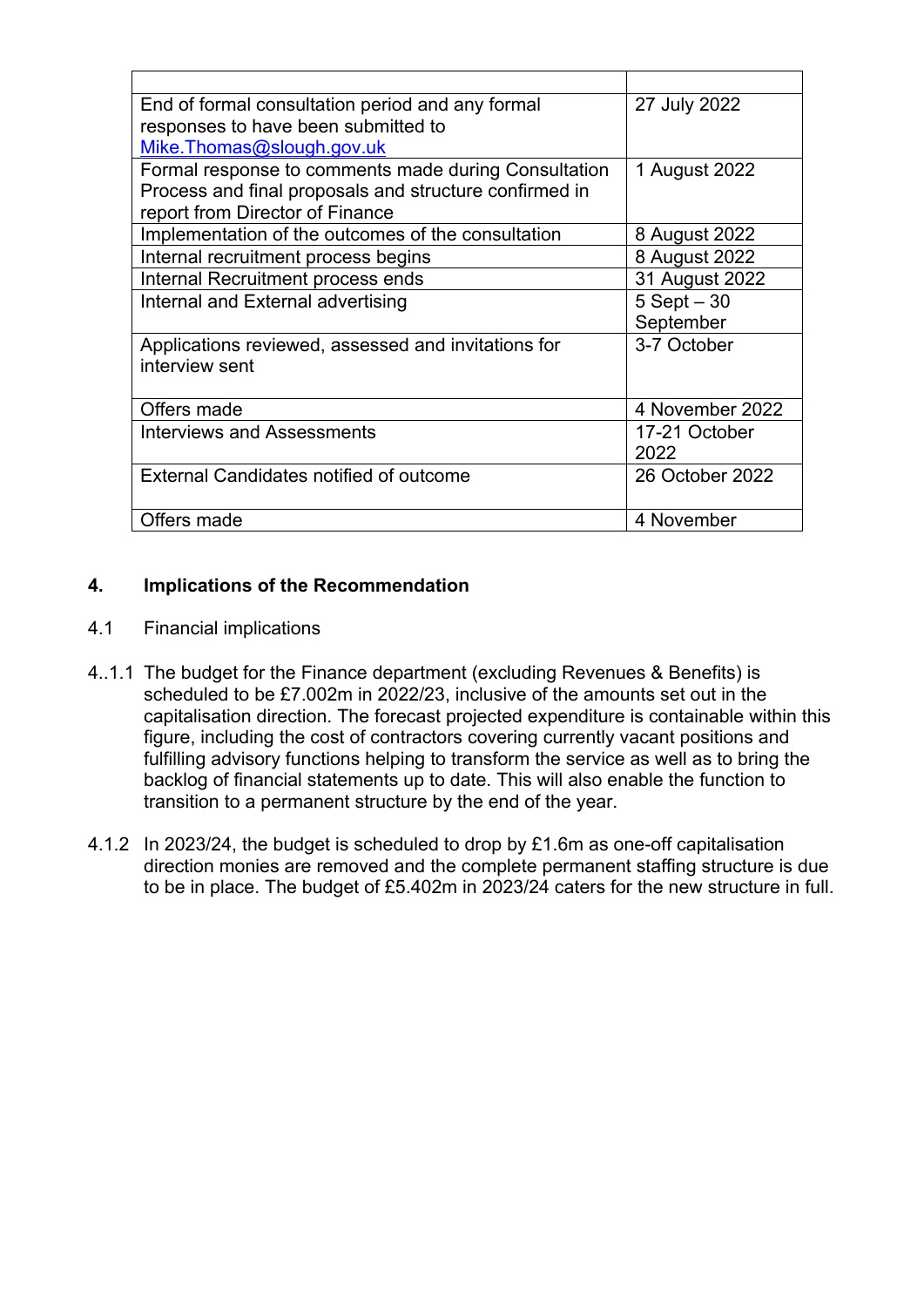4.1.3 The table below sets out the budget by year:

|                                                                                                          | £'000 | £'000   |
|----------------------------------------------------------------------------------------------------------|-------|---------|
| <b>Budget 2022/23</b>                                                                                    |       |         |
| composition:                                                                                             |       |         |
| <b>Permanent staff</b>                                                                                   | 1,866 |         |
| Temporary staff                                                                                          | 4,180 |         |
| Other budgets ie<br>third party internal<br>audit support,<br>investigations<br>team, Agresso<br>support | 956   |         |
| <b>Total Budget</b><br>2022/23                                                                           |       | 7,002   |
|                                                                                                          |       |         |
| Remove one-off<br>CD monies                                                                              |       | (1,600) |
|                                                                                                          |       |         |
| <b>Total Budget</b><br>2023/24                                                                           |       | 5,402   |

4.1.4 It is envisaged that once the structure is in place and the service is in a more stable and sustainable position there will be opportunities to develop further efficiency savings across the whole department and the wider council.

# 4.2 **Legal implications**

- 4.2.1 The rules governing appointment of certain senior officers are governed by legislation. The function of appointment of staff must be discharged by the head of paid service or an officer nominated by him, with the exception of statutory chief officers, non-statutory chief officers, deputy chief officers or political assistants. Under the Chief Officer Employment Rules chief officers are appointed at a member level, however deputy chief officers are appointed at an officer level. As none of the roles on the structure, with the exception of the Executive Director of Corporate Resources (s.151 officer) are chief officers, all appointments will be made at an officer level. However, for all deputy chief officers no offer of appointment should be sent until notice has been given to every member of the cabinet to allow material and well-founded objections to be made.
- 4.2.2 The determination of remuneration of or other terms and conditions applying to chief officers and deputy chief officers must comply with the Council's pay policy. Full council should decide any new roles where the salary is £100,000 or more. A separate report is being taken to the Employment and Appeals Committee to make this recommendation and provides a rationale for the higher evaluated grades.
- 4.2.3 The Local Government Act 1972 requires every council to appoint a chief finance officer. This officer must have specific finance qualifications. Whilst there is no legal requirement to have a deputy s.151 officer, many authorities do have an officer who can deputise for the statutory s.151 officer. Consideration has been given to the qualifications required for this role and the extent to which this officer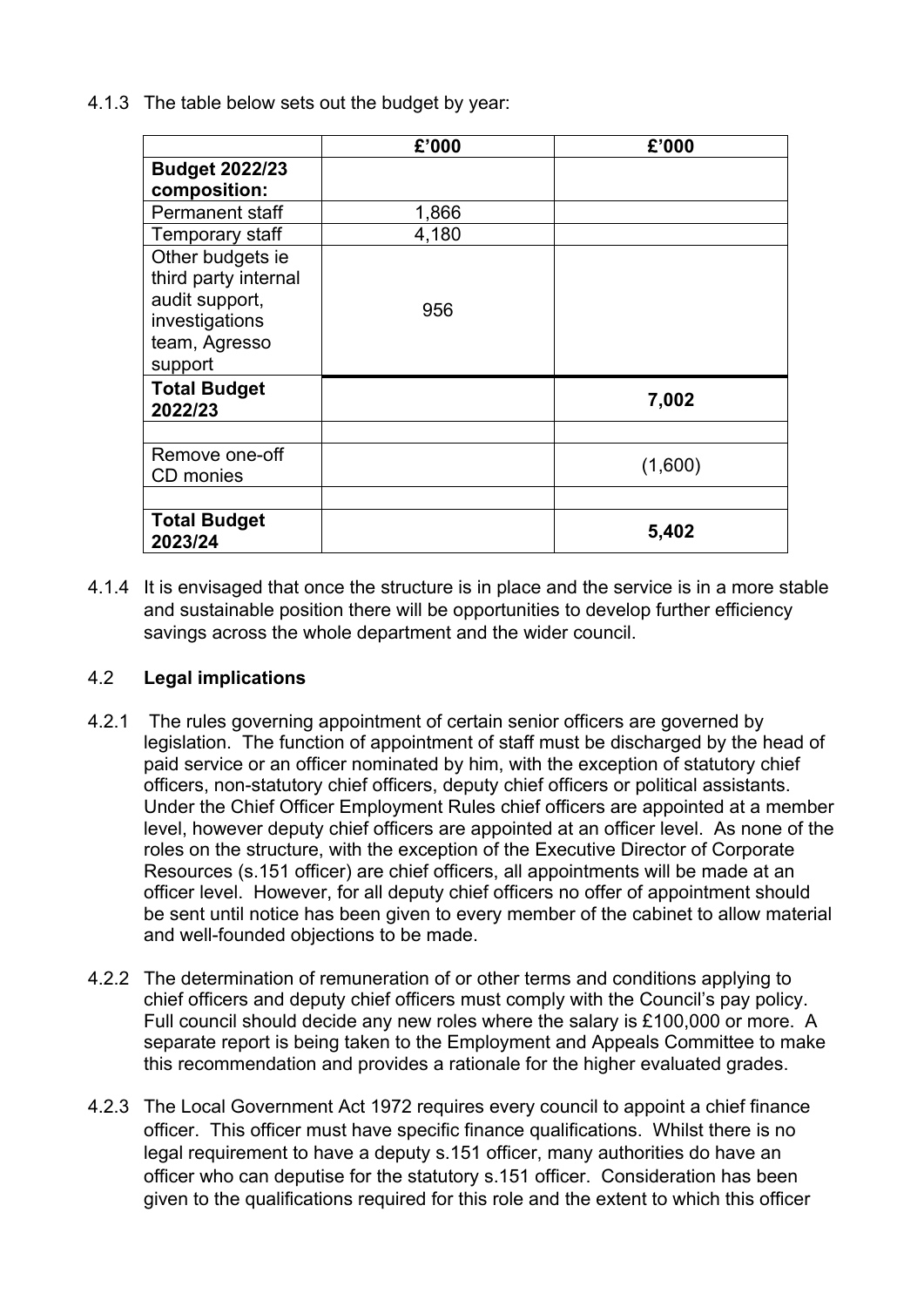can exercise the functions of the s.151 officer. In addition, functions under s.151 of the Local Government Act 1972 are part of the statutory direction and can be exercised by the appointed DLUHC commissioners. The deputy s.151 officer should therefore not take decisions in accordance with s.151 without considering the extent of delegation and consulting with the appointed commissioners.

### 4.3 Risk management implications

| Category     | <b>Risk/Opportunity</b>                                    | <b>Controls</b>                                                     | <b>Residual Risk</b>       |
|--------------|------------------------------------------------------------|---------------------------------------------------------------------|----------------------------|
|              |                                                            |                                                                     | Score (1 (Low)             |
|              |                                                            |                                                                     | to 10 (high)               |
| Reputational | Finance Team reverts back                                  | Current team of interims are secured for                            | 6 if the last control is   |
|              | to being under resourced                                   | the short to medium term                                            | not achieved               |
|              | and under skilled                                          | Skills transfer taking place                                        |                            |
|              |                                                            | Training being developed                                            | 2 – if the last control    |
|              |                                                            | Additional temporary and permanent                                  | is achieved                |
|              |                                                            | resources are identified and secured                                |                            |
| Reputational | DLUHC/CIPFA/Grant                                          | Employment of new finance team                                      | 7 if the penultimate       |
|              | Thornton may not have                                      | Employment of temporary additional                                  | control is not<br>achieved |
|              | confidence that the Council<br>can address all the matters | resource<br>Creation of appropriate permanent                       |                            |
|              | to the quality and in the                                  | finance structure as part of this report                            | 2 - if the penultimate     |
|              | time needed                                                | External review comments on the newly                               | control is achieved        |
|              |                                                            | instigated finance service                                          |                            |
| Legal        | Accounts not completed                                     | <b>Employment of national experts</b>                               | As above                   |
|              |                                                            | Creation of robust project plan as                                  |                            |
|              |                                                            | developed and successfully used                                     |                            |
|              |                                                            | elsewhere                                                           |                            |
|              |                                                            | Utilisation of proven whole team                                    |                            |
|              |                                                            | methodology                                                         |                            |
|              |                                                            | On-going engagement with external audit                             |                            |
| Financial    | Poor financial management                                  | <b>Extensive training</b><br>Range of new processes introduced on a | As above                   |
|              | practices continue                                         | phased basis                                                        |                            |
|              |                                                            | Officers trained in the new approaches                              |                            |
|              | New practices are not                                      |                                                                     |                            |
|              | embedded                                                   |                                                                     |                            |
|              |                                                            |                                                                     |                            |
| Reputational | Weaknesses in Council's<br>strategic use of companies,     | Holistic reviews of all companies                                   | As above                   |
|              | governance, management,                                    | underway<br>Some issues already being addressed                     |                            |
|              | financial reporting and                                    | through Cabinet and Council. (Others will                           |                            |
|              | performance management                                     | take place over the coming 18 months)                               |                            |
|              | continue                                                   |                                                                     |                            |
| People       | A lack of permanent                                        | Recruit permanent team                                              | As above                   |
|              | leadership impacts the                                     | Implement communication strategy                                    |                            |
|              | ability to recruit and retain                              | across the department with regular                                  |                            |
|              | and the health and well-                                   | updates                                                             |                            |
|              | being of current team                                      | Ensure department managers are                                      |                            |
|              |                                                            | engaging regularly with staff on a 1-1-2<br>basis                   |                            |
|              |                                                            | Undertake regular full team briefing                                |                            |
|              |                                                            | sessions at least twice per year.                                   |                            |

#### **Summary of risks.**

- 4.3.1 Failure to implement the restructure will limit the ability of the council to move forward on the financial challenges it faces.
- 4.3.2 Failure to recruit to the structure will potentially mean the s151 officer and the council cannot meet their statutory responsibilities.